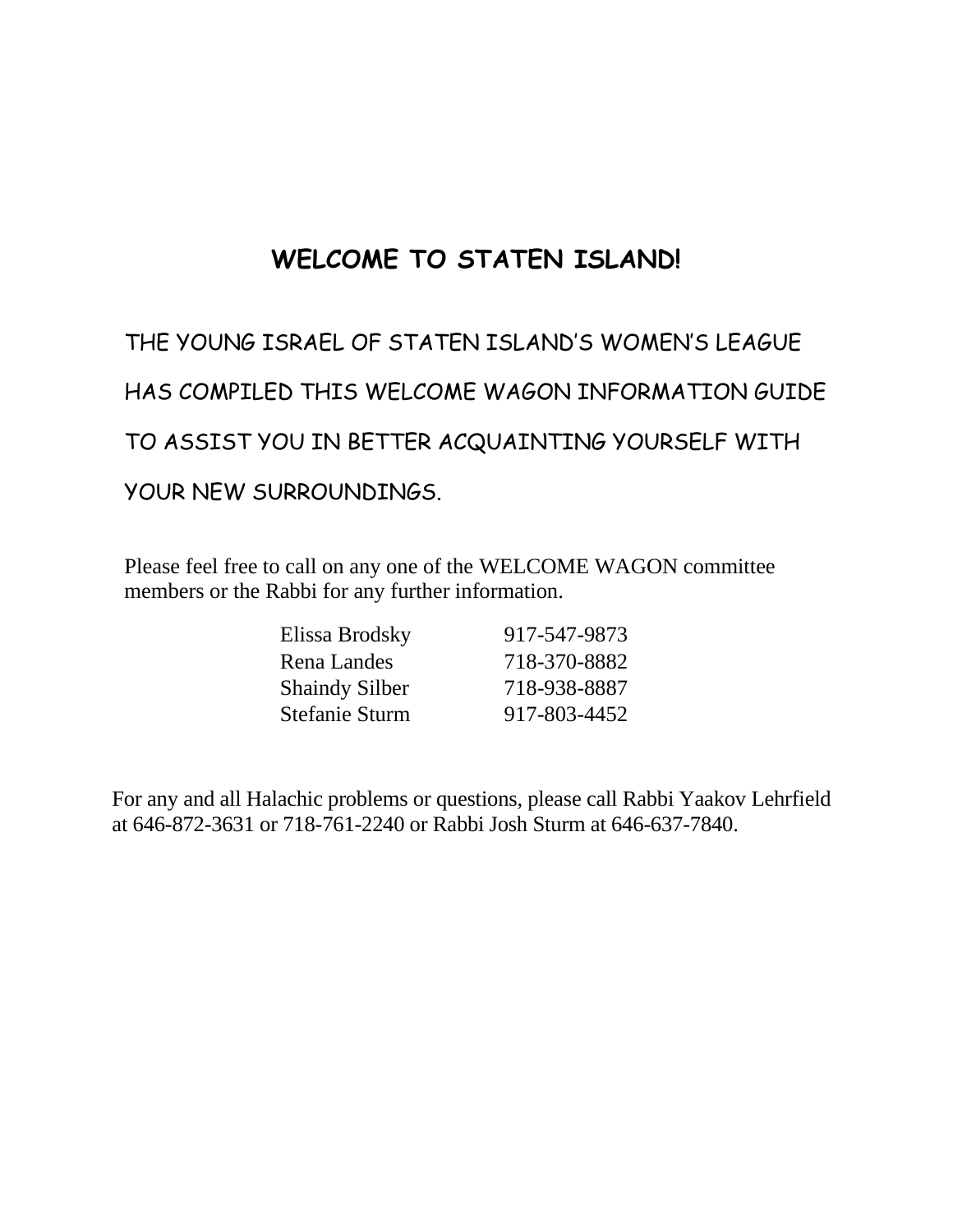# **CATERING**

To book an event at the Young Israel, e-mail **Bookings@yisi.org.** 

# MIKVAH

The COMMUNITY MIKVAH is located at the rear of the shul (entrance on Willowbrook Road) with a strictly private answer phone and security. For information please call 494-6700, Debbie Mark at 917-434-7515 or Laya Leeder Alster at 356-5119. (Men who come to shul in the evenings are asked not to park their cars on Willowbrook Road, near the entrance). Laya also offers Kallah classes to all those who are interested.

The KAYLIM MIKVAH is located at the rear of the first shul (Uxbridge Street). The lock combination is written in Hebrew on the left side of the gate. If any problem arises with Tovlim Kaylim, call the Rabbi.

# ERUV

There is an Eruv in the community. Please refer to the eruv map on [www.YISI.org](http://www.yisi.org/) or call Mark Brodsky at 917-776-6349 for any questions.

#### YOUTH DEPARTMENT

The Directors of the Youth Department are Miriam & Yoni Leykin who may be reached by email address Youth@YISI.org.

The Young Israel of Staten Island Youth Department is geared for our children starting with pre-school through College. Every Shabbos morning for children in grades Nursery through 6th grade, there is a children's davening and playgroup. For ages 8 and up, there are various Tefillah groups. Every Shabbos, there is a Teen Minyan upstairsin the Bais Medrash.

In addition, there are Shabbos afternoon groups for children in grades Nursery through  $5<sup>th</sup>$ Grade. Throughout the year there are movies, game night and other special trips. The Teen Department, as well, is fully staffed with activities throughout the year. Should you desire any further information, kindly contact Yoni Leykin at 917-831-7868.

# DAY CAMP

The Young Israel of Staten Island Day Camp continues to provide a quality summer program for children. They enjoy a summer filled with learning groups, arts & crafts, music, swimming and gymnastics. There are magic show, Onegs, costume parties and trips. We look forward to even more successful years to come. The playground and sports facilities located across the street the Young Israel serve the various recreational needs of the Shul, Youth Department and Day Camp. For further information, please email visidc@gmail.com.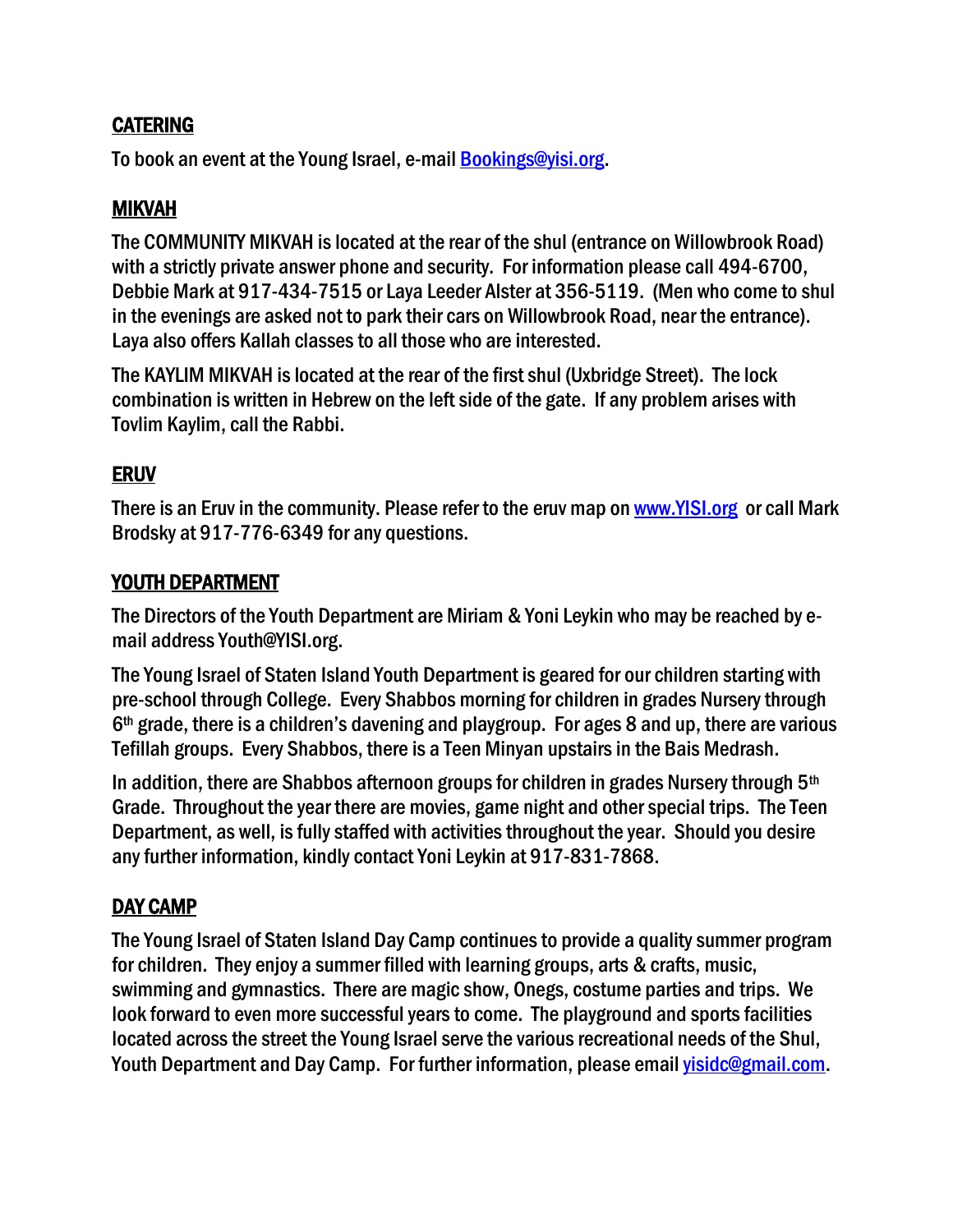# LITTLE LEAGUE

The Young Israel runs a very popular and successful Shomer Shabbos Little League program. For more information, please email Uri Gertelman at [uri@gbiny.com.](mailto:uri@gbiny.com)

# KARATE

Lessons are offered for all age groups at various levels. Please call Jack Newman at 718-698-2528 for more information.

# TALMUD TORAH

The New Springville Jewish Center runs a successful Talmud Torah after school hours. To register your child or for any information, please call Debbie Weiss at 718-983-8063.

# BIKUR CHOLIM/EZRAS ACHIM/LEV YAEL

For information regarding this community organization, please call Mindy Fried at 718-494- 0966 or Barbara Gertelman at 983-1116 (for Shiva only).

# COMMUNITY KOLLEL BAAL HABATIM OF WILLOWBROOK

The community Kollel is attended by retirees from all over Staten Island. Shiurim are scheduled from 9:45 am to 12:45 pm, Monday through Thursday and include Mishna, Sefer HaTodaah, Mishlei and Gemara. There is also a half-hour period of Chazorah and preparation for the Gemara shiur. The Kollel meets in the Young Israel Social Hall.

#### MINYANIM

There are several minyanim on Shabbos morning: Hashkama (7:00 am – Main Shul), Early minyan (8:00 am - First Shul, upstairs), Main Shul (9:00 am), Sfard (9:30 am – First Shul, downstairs), Teen Minyan (9:30 am – Beis Medrash).

Weekday morning minyanim: 5:50 am – Main Shul, 6:30 am - Beis Medrash, 7:00 am – Main Shul, 8:00 am – Main Shul. Sunday morning: 7:00, 8:00 & 9:00 – Main Shul.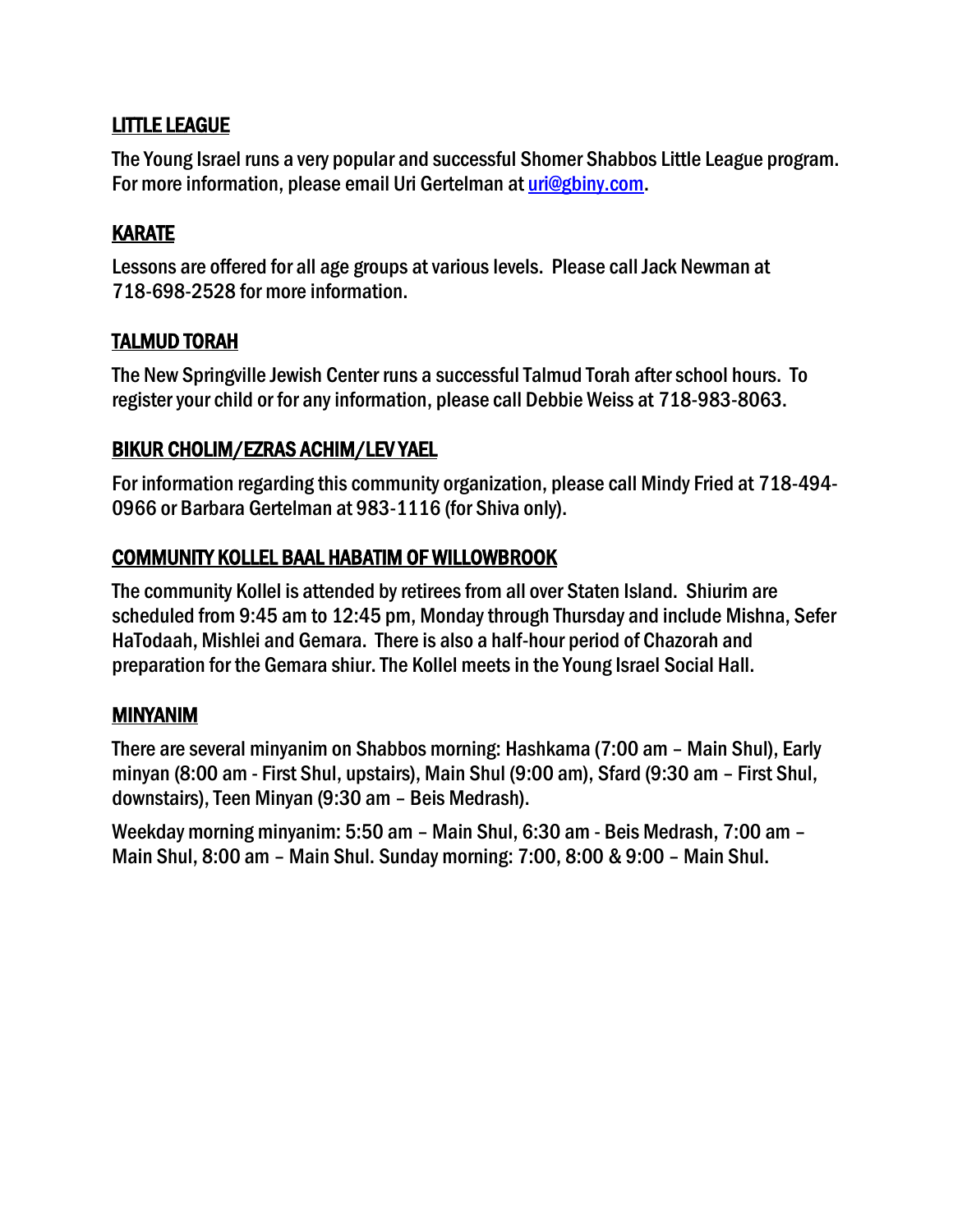#### **COMMITTEES**

The Young Israel welcomes your active participation in the committees of the Board of Directors. By giving of your time and talents, you will have an opportunity to meet with other interesting members while contributing to the growth of the community. Please contact our President, Robert Rosenberg, at **President@YISI.org** regarding your interest in any of the following committees:

| <b>ADULT RECREATION &amp;</b><br><b>CULTURE</b> | <b>FUNDRAISING</b>                           | <b>MIKVAH</b>                |
|-------------------------------------------------|----------------------------------------------|------------------------------|
|                                                 | <b>GABBAIM</b>                               | <b>NATIONAL COUNCIL</b>      |
| <b>APPEALS</b>                                  |                                              |                              |
| <b>BIKUR CHOLIM</b>                             | <b>G'MACH DEVELOPMENT</b>                    | NEWSLETTER/P.R.              |
| <b>CHAIN CALL</b>                               | <b>HEALTH CARE/SENIOR</b><br><b>CITIZENS</b> | <b>PARK</b>                  |
|                                                 |                                              | <b>PUBLIC AFFAIRS</b>        |
| <b>CHEVRA MISHNAYOT</b>                         | <b>HELP WANTED/NEEDED</b>                    |                              |
|                                                 |                                              | <b>SAFETY &amp; SECURITY</b> |
| <b>COMMUNITY DEVELOP.</b>                       | HOUSE/BLDG. UTILIZ.                          | <b>SHALOSH SEUDOT</b>        |
| <b>DAY CAMP</b>                                 | <b>ISRAEL ACTION</b>                         |                              |
|                                                 |                                              | <b>YOUTH</b>                 |
| DINNER/JOURNAL                                  | <b>LITTLE LEAGUE</b>                         |                              |
| <b>ERUV</b>                                     | <b>MEMBERSHIP</b>                            |                              |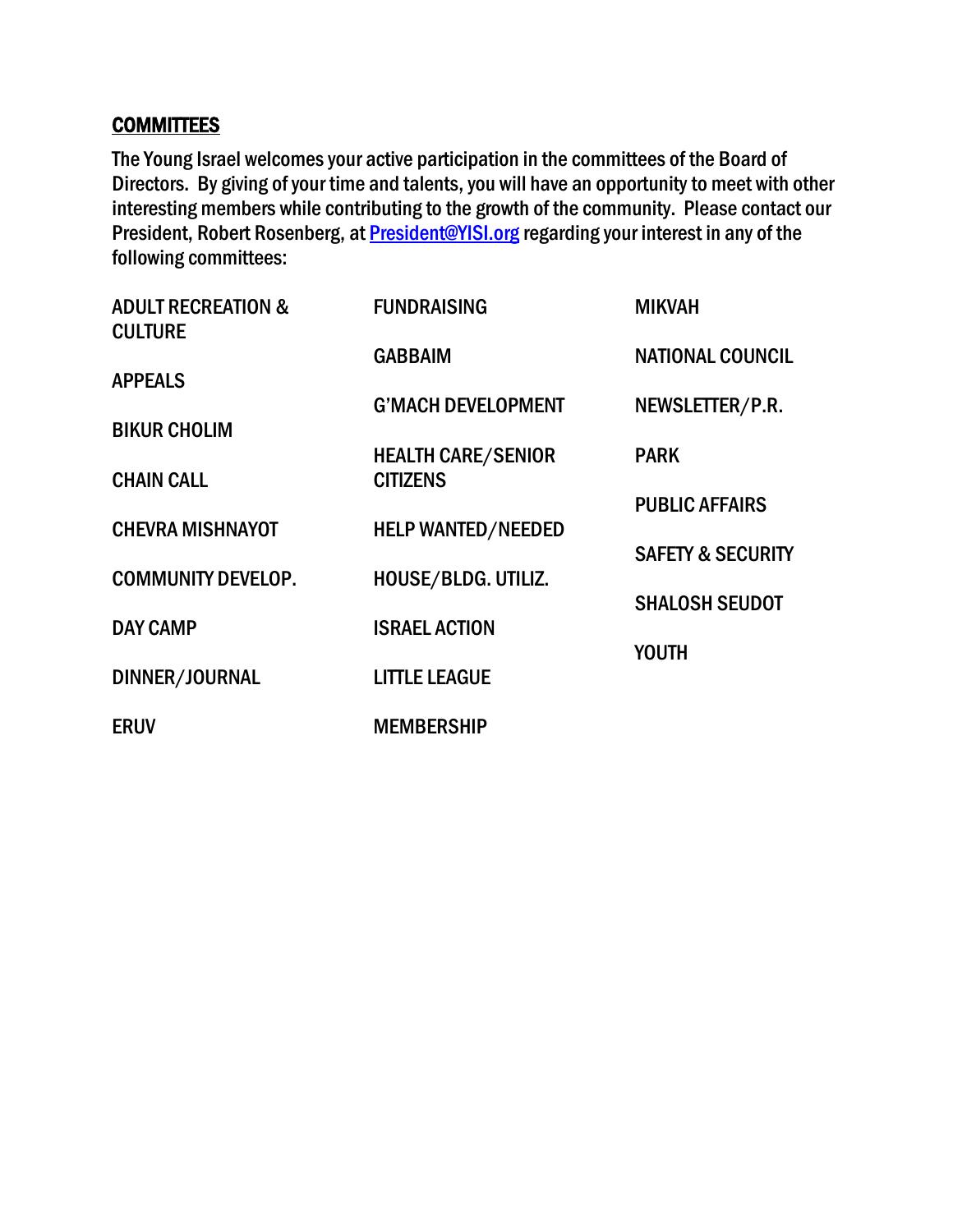#### PUBLIC LIBRARIES

The main library on Staten Island is the St. George branch, located at 10 Hyatt. The phone number is 718-442-8560. The nearest branch is the Todt Hill/Westerleigh branch at 2550 Victory Boulevard, 718-494-1642. Kindly call these numbers for the library hours.

#### POLICE - 121<sup>st</sup> Precinct

The precinct is located at 970 Richmond Avenue. The phone number is 718-697-8700.

#### POST OFFICE

The General Post Office for Castleton Corners is located at 550 Manor Road.

# AMIT WOMEN

Formerly American Mizrachi Women. An organization which works for children's schools, institutions and social services in Israel. There are many fund-raising projects in addition to periodical meetings, including the Staten Island Chapter calendar. For further information on volunteering and membership, please call:

> Brenda Kellerman 718-761-6521 Myra Lanter 718-761-6918

# BERNIKOW JEWISH COMMUNITY CENTER

The J.C.C. is located at 1466 Manor Road. Swimming pools (indoor/outdoor), gymnasium, workout gym facilities and many programs are offered during the year. For membership and other information, please call the Center at 447-5330.

#### HATZOLAH

The Staten Island Chapter is affiliated with the state-wide organization. For any medical emergency FIRST CALL 911, AND THEN CALL HATZOLAH AT 718-698-8171. For information regarding HATZOLAH on Staten Island please call Mark Weiss at 646-772-1000.

#### DRIVER EDUCATION & DEFENSIVE DRIVING CLASSES

Courses are given during the year. For further information regarding these classes, call Dave Bodner at 718-761-0707.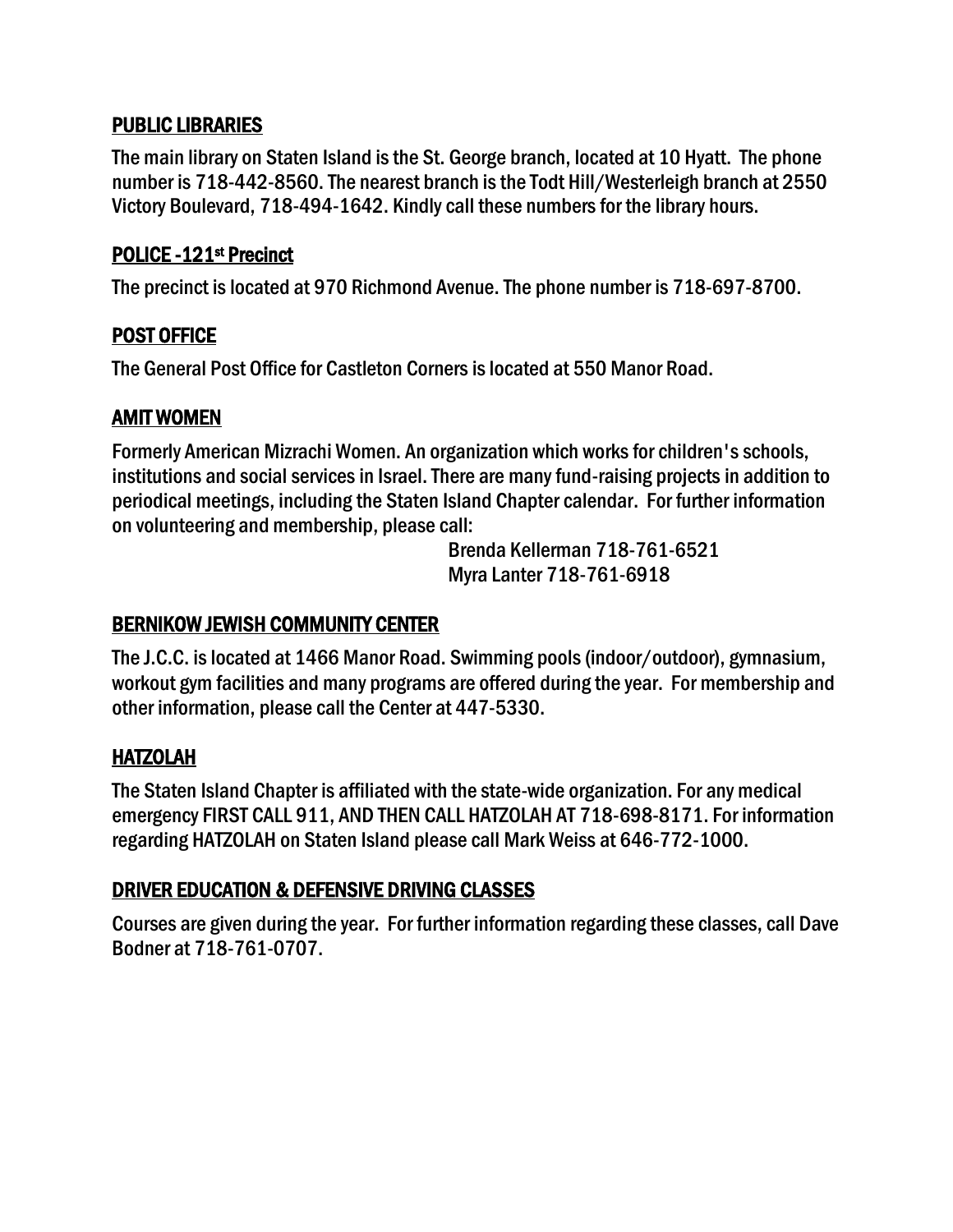#### SCHOOLS ON STATEN ISLAND

- 1. Jewish Foundation School (JFS) Rabbi Yaakov Wasser, Principal: Judaic Studies Mrs. Ruth Gerber, Principal: General Studies Early Learning Center - Mrs. Zahava Manies, Pre-School Director For further information, please call the main school at 718-983-6042 or the preschool at 718-494-7477.
- 2. Yeshiva Merkaz HaTorah (Formerly RJJ) Boys Rabbi Yablonsky Principal For further information, please call the school at 718-979-6333.
- 3. Yeshiva Merkaz HaTorah (Formerly RJJ) Girls Mrs. Esther Ackerman Principal Preschool Director – Mrs. Laya Leeder-Alster For further information, please call the school at 718-982-8745.
- 4. Staten Island Hebrew Academy Dr. Chana Uzhansky Head of School For further information call the school at 718-987-9700. Website – [http://sihebrewacademy.org](http://sihebrewacademy.org/)

#### SHOMER SHABBOS SHOPS

| <b>Taster's Market</b>            | 330 Bradley Ave.        | 718-477-2300 |
|-----------------------------------|-------------------------|--------------|
| <b>Dairy Palace</b>               | 2216 Victory Blvd.      | 718-761-5200 |
| <b>Holy Schnitztel</b>            | 438 Nome Avenue         | 718-761-4659 |
| <b>Payless Glatt Kosher Meats</b> | <b>77 Richmond Hill</b> | 718-370-1788 |
| <b>Island Café</b>                | 949 Jewett Ave.         | 718-554-6868 |
| <b>Island Wok</b>                 | 953 Jewett Ave.         | 718-273-2900 |
| <b>Mustard Panini Bar</b>         | 2005 Victory Blvd.      | 347-855-2202 |
| <b>Island Kosher</b>              | 2200 Victory Blvd.      | 718-650-2200 |

Dunkin Donuts, 995 Manor Road, is Kosher but not Shomer Shabbos.

Kosher products are also available at Shop-Rite, Stop & Shop, Met Food and Trader Joe's. For any questions about kashrus, please contact the Rabbi. The "K" does not necessarily designate a kosher item.

J.F.S. Division Wine is available through Roy Schmukler, 718-494-7774.

There is an extensive coupon program available where the local Yeshivas receive a percentage of all sales purchased with coupons. For further information, please contact Roy Schmukler at 718-494-7774.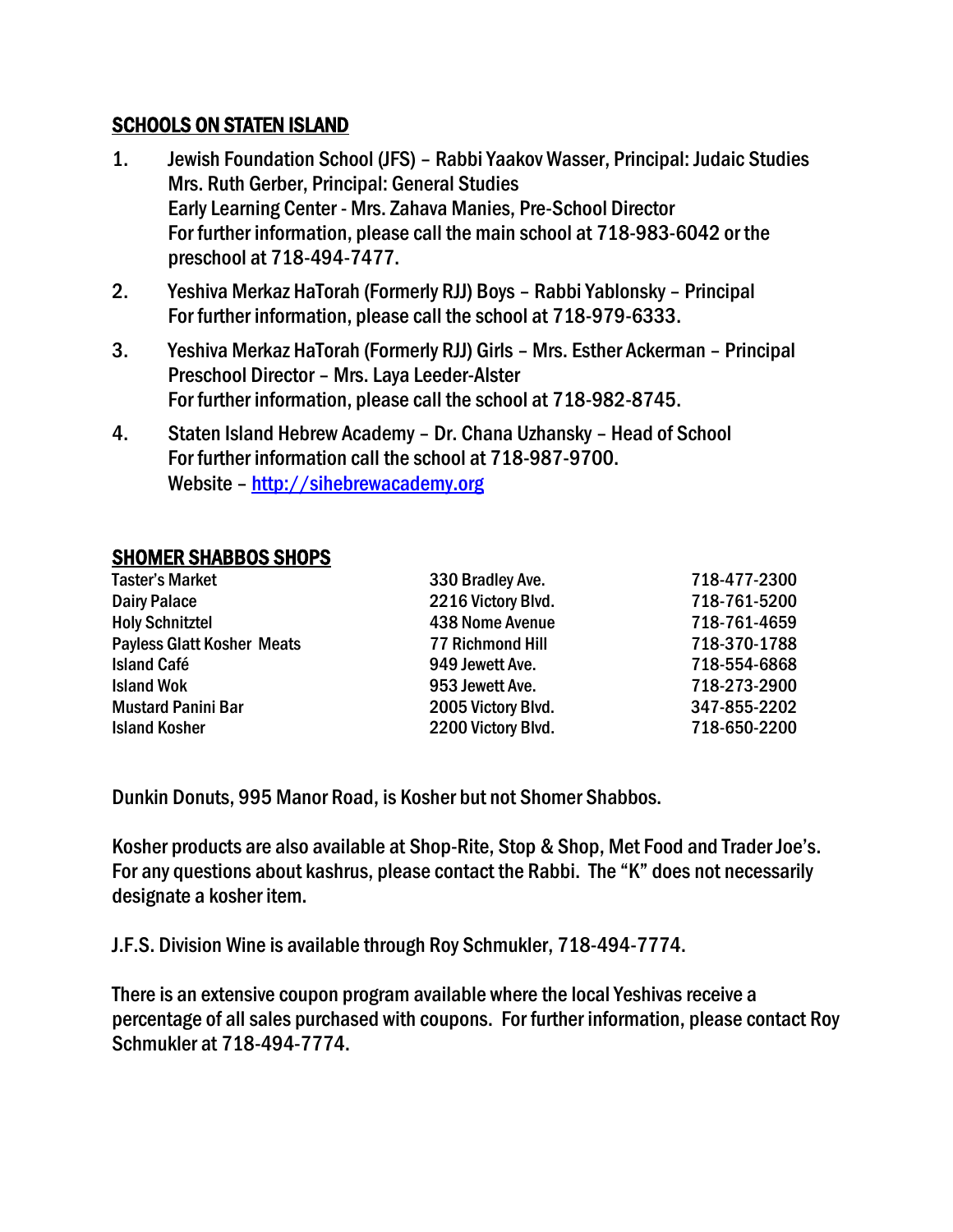#### **HOSPITALS**

| 1  | <b>Staten Island University Hospital (NORTH)</b><br>475 Seaview Ave. |              |  |
|----|----------------------------------------------------------------------|--------------|--|
|    | <b>Emergency Room</b>                                                | 718-390-9140 |  |
|    | <b>General Information</b>                                           | 718-390-9000 |  |
| 2. | <b>Staten Island University Hospital (SOUTH)</b><br>375 Sequine Ave. |              |  |
|    | <b>General Information</b>                                           | 718-356-1900 |  |
| 3. | <b>Richmond Medical Center</b><br>355 Bard Ave.                      |              |  |
|    | <b>Emergency Room</b>                                                | 718-390-1301 |  |
|    | <b>General Information</b>                                           | 718-390-1234 |  |

#### CEMETERIES/FUNERAL HOMES

Baron Hirsch Cemetery – 1126 Richmond Avenue, 718-698-0162 Mt. Richmond Cemetery/Hebrew Free Burial Society – 420 Clark Ave., 718-239-1662 United Hebrew Cemetery – 122 Arthur Kill Road, 718-351-0230 Menorah Chapels – 2145 Richmond Avenue, 718-494-7700

For any additional information you may need, please call any of the Welcome Wagon Committee members.

For more information about the Young Israel of Staten Island, visit our website at [www.yisi.org](http://www.yisi.org/) .